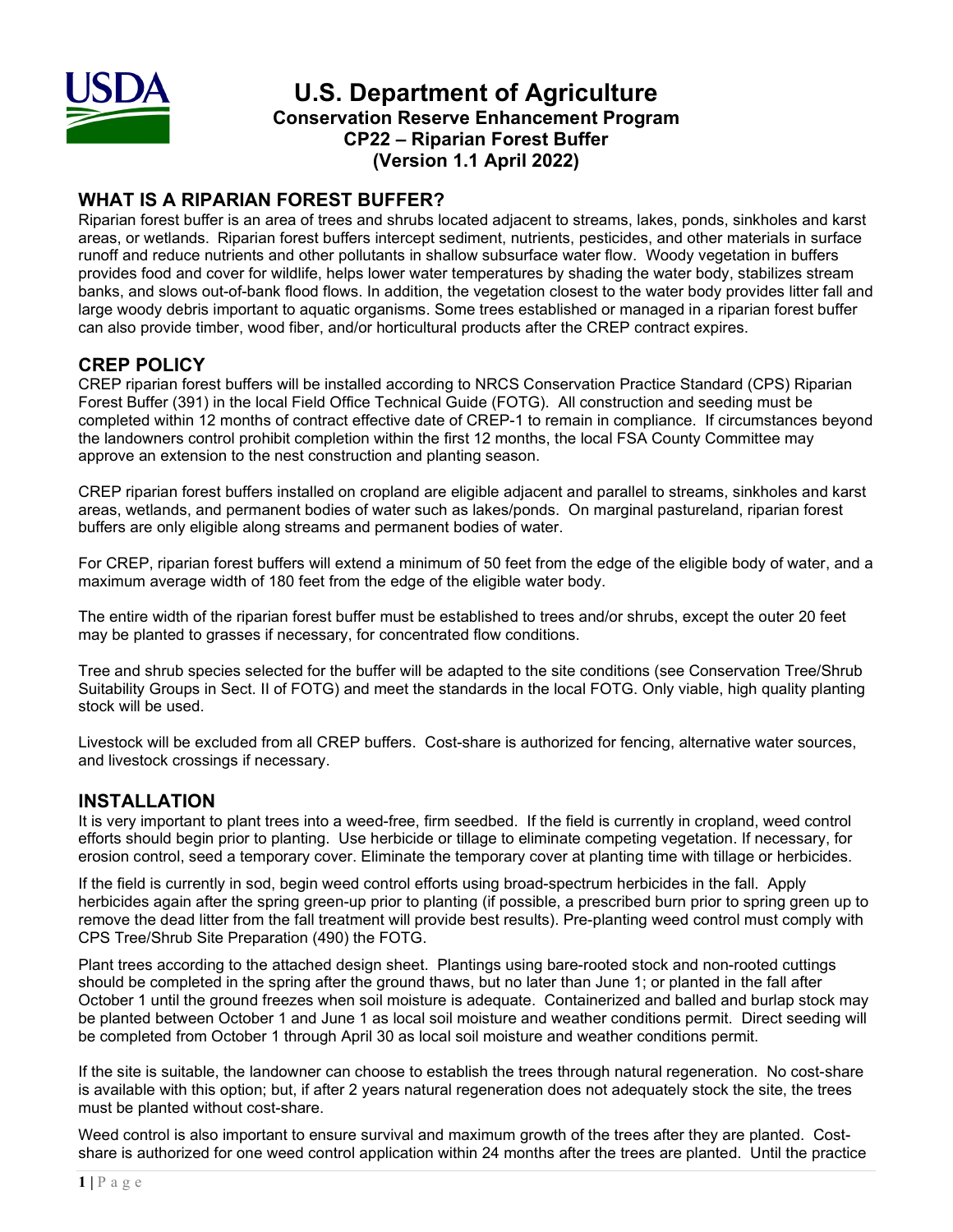is established, a 9 ft<sup>2</sup> area around each tree should remain weed-free to maximize tree growth. Mowing is not allowed for weed control for trees. Post-planting weed control must comply with CPS Herbaceous Weed Treatment (315).

Replacement of dead trees may be needed until the planting is established. The landowner is responsible for replacement costs. Re-planting will be required when less than 80% of all plants are living, or they are not evenly distributed over the planting.

For additional information on herbicide controls, contact your local Michigan State University (MSU) extension agent. Always apply herbicides according to labeled directions.

For additional information on establishment and maintenance, implementation requirements (available at <http://www.nrcs.usda.gov/> technical/efotg/ in Section IV).

Following is a list of trees and shrubs that are considered excellent for upland wildlife cover, large cavity potential, and/or fruit and nut production. Consult the FOTG for more information and other species.

| <b>Tree Species</b> | <b>Mature</b><br>Ht (ft) | <b>Flooding</b><br><b>Tolerance</b> | Wildlife<br><b>Suitability</b> |
|---------------------|--------------------------|-------------------------------------|--------------------------------|
| Basswood            | 75                       |                                     | н                              |
| Cherry, Black       | 70                       |                                     | н                              |
| Cottonwood          | 90                       | н                                   | н                              |
| Cranberry, Highbush | 15                       | н                                   | н                              |
| Dogwood, Red-osier  | 12                       | н                                   | н                              |
| Dogwood, Silky      | 12                       | н                                   | н                              |
| Maple, Sugar        | 80                       |                                     | н                              |
| Oak, Bur            | 70                       | н                                   | н                              |
| Oak, Red            | 80                       |                                     | н                              |
| Oak, White          | 70                       |                                     | н                              |
| Oak, Swamp White    | 70                       | М                                   | н                              |
| Sycamore            | 90                       | н                                   | н                              |
| Walnut, Black       | 80                       | М                                   | Н                              |
|                     |                          |                                     |                                |



**Wildlife – H = Excellent cover, large cavity potential, and/or high-quality fleshy fruit or nut production.**

**Flooding – H = Able to survive deep flooding for 1 growing season. M = Able to survive flooding or saturated soil for 30 consecutive days during the growing season. L = not tolerant of flooding or saturated soil.**

#### **OPERATION AND MAINTENANCE**

Undesirable plants, insects, and pests shall be controlled, including such maintenance as necessary to avoid detrimental effects to the surrounding land. Some of the most common pests that need controlled on CREP acreage include autumn olive, multi-flora rose, spotted knapweed, quackgrass, etc.

After practice establishment, maintain the planting according to your CREP conservation plan. Maintenance activities are allowed only on a spot basis and only if necessary, to maintain stand health, maintain stand diversity, or control pests that will damage the CREP cover or adjacent lands. Maintenance activities are only allowed between August 1 – May 1 (i.e. - outside of the Primary Nesting and Brood-Rearing season). If maintenance activities are needed at times other than these, the FSA County Committee must approve the maintenance activity prior to the activity occurring.

Damaging pests need to be monitored and controlled. Repellents, poisons, tubing, netting and cages of various kinds may be needed to control rodents, deer, and other pests.

Tree plantings should be inspected on a seasonal basis and following major storm and runoff events. Any damages or sediment accumulation that would adversely impair the function of the planting must be corrected immediately, at the landowner's expense.

Trees and shrubs will be protected from fire, insects, disease, and animals until established.

Supplemental watering may be desirable to ensure adequate survival.

Pruning may be required to remove damaged, diseased or unwanted limbs to improve health and quality. Refer to CPS Tree/Shrub Pruning (660) for further details.

Above is a typical layout and design of a CREP Riparian Forest Buffer. Note: other designs may also be eligible for CREP. See the attached plan and plan map.